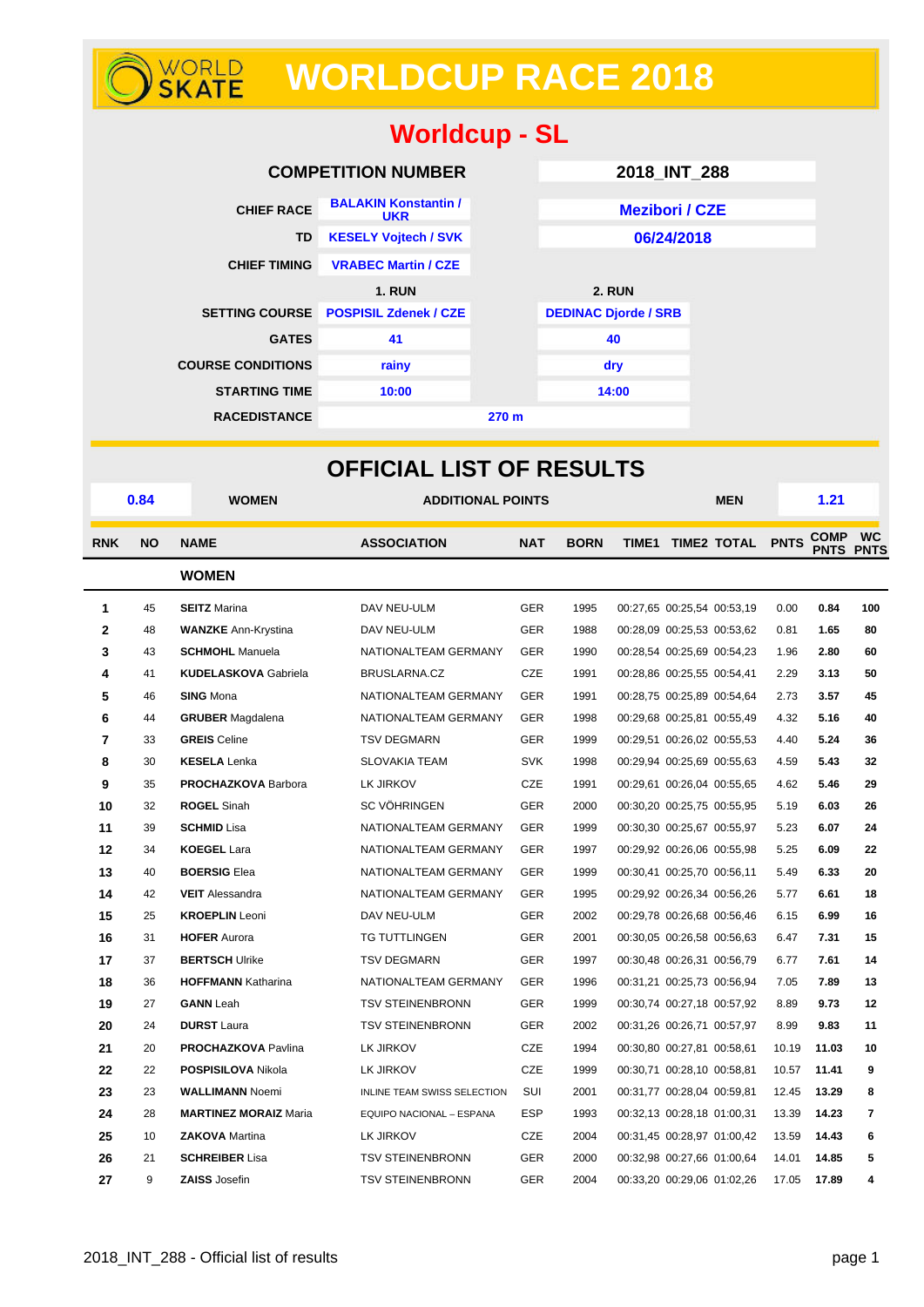## **OFFICIAL LIST OF RESULTS**

| 0.84       |                | <b>WOMEN</b>                  | <b>ADDITIONAL POINTS</b>            |            |             | <b>MEN</b> |                            | 1.21        |                            |                          |
|------------|----------------|-------------------------------|-------------------------------------|------------|-------------|------------|----------------------------|-------------|----------------------------|--------------------------|
| <b>RNK</b> | <b>NO</b>      | <b>NAME</b>                   | <b>ASSOCIATION</b><br><b>NAT</b>    |            | <b>BORN</b> | TIME1      | <b>TIME2 TOTAL</b>         | <b>PNTS</b> | <b>COMP</b><br><b>PNTS</b> | <b>WC</b><br><b>PNTS</b> |
| 28         | 18             | <b>ROGEL Vanessa</b>          | <b>SC VÖHRINGEN</b>                 | <b>GER</b> | 2003        |            | 00:33,78 00:29,04 01:02,82 | 18.10       | 18.94                      | 3                        |
| 29         | 14             | <b>LOHBERGER Michaela</b>     | <b>ASV ARRACH</b>                   | <b>GER</b> | 2002        |            | 00:34,41 00:28,49 01:02,90 | 18.26       | 19.10                      | $\mathbf{2}$             |
| 30         | 17             | <b>SCHOEDLBAUER Elisabeth</b> | <b>FC CHAMMUENSTER</b>              | <b>GER</b> | 2004        |            | 00:34.77 00:29.30 01:04.07 | 20.45       | 21.29                      |                          |
| 31         | $\overline{2}$ | <b>KÄHNE</b> Hanna            | <b>SC FUERSTENFELDBRUCK</b>         | <b>GER</b> | 2002        |            | 00:34.92 00:29.72 01:04.64 | 21.53       | 22.37                      |                          |
| 32         | 3              | <b>KÄHNE</b> Lina             | <b>SC FUERSTENFELDBRUCK</b>         | <b>GER</b> | 2004        |            | 00:34.60 00:30.53 01:05.13 | 22.45       | 23.29                      |                          |
| 33         | 13             | <b>NOGOVA Ema</b>             | LK BABA PEZINOK                     | <b>SVK</b> | 2003        |            | 00:37,05 00:29,35 01:06,40 | 24.84       | 25.68                      |                          |
| 34         |                | <b>BALAKINA Natalia</b>       | UKRAINIAN INLINE ALPINE TOP TEAM    | <b>UKR</b> | 1974        |            | 00:36.97 00:31.44 01:08.41 | 28.61       | 29.45                      |                          |
| 35         | 12             | <b>KUROWSKA</b> Magdalena     | POLISH FEDERATION OF ROLLER SKATING | <b>POL</b> | 1988        |            | 00:37.20 00:32.20 01:09.40 | 30.48       | 31.32                      |                          |
|            |                |                               |                                     |            |             |            |                            |             |                            |                          |

#### **not in valuation**

| 1  | <b>HOFMANN Hannah</b>    | TSV DEGMARN             | <b>GER</b> | 2003 | DNQ <sub>2</sub> |
|----|--------------------------|-------------------------|------------|------|------------------|
| 4  | <b>GRYGEROVA Daniela</b> | ASC                     | <b>SVK</b> | 1978 | DNQ <sub>2</sub> |
| 5  | <b>WERNER Carolin</b>    | <b>TSV STEINENBRONN</b> | <b>GER</b> | 2002 | DNQ <sub>2</sub> |
| 6  | <b>ANCICOVA Tatiana</b>  | LK BABA PEZINOK         | <b>SVK</b> | 2002 | DNQ <sub>2</sub> |
| 8  | <b>BARTKOWSKA Iga</b>    | <b>WKN</b>              | <b>POL</b> | 2004 | DNQ <sub>2</sub> |
| 11 | <b>ANCICOVA</b> Terezia  | <b>SLOVAKIA TEAM</b>    | <b>SVK</b> | 2001 | DNQ <sub>2</sub> |
| 15 | <b>DEDINAC Mia</b>       | SKI KLUB BESNA KOBILA   | <b>SRB</b> | 2002 | DNQ <sub>2</sub> |
| 16 | <b>TICHA Barbora</b>     | <b>SLOVAKIA TEAM</b>    | <b>SVK</b> | 2001 | DNF <sub>2</sub> |
| 19 | <b>BOERSIG Mira</b>      | NATIONALTEAM GERMANY    | <b>GER</b> | 1995 | DNQ <sub>2</sub> |
| 26 | <b>HUEBERT Julia</b>     | <b>FC CHAMMUENSTER</b>  | <b>GER</b> | 2003 | DNS <sub>1</sub> |
| 29 | <b>MARTIN Sina</b>       | TG TUTTLINGEN           | <b>GER</b> | 1996 | DNQ <sub>2</sub> |
| 38 | <b>SCHLEGER Julia</b>    | NATIONALTEAM GERMANY    | <b>GER</b> | 1996 | DNQ <sub>2</sub> |
| 47 | <b>WITTMANN Claudia</b>  | NATIONALTEAM GERMANY    | <b>GER</b> | 1992 | DNQ1             |

#### **MEN**

| 1              | 91  | <b>SCHACHTNER Simon</b>        | NATIONALTEAM GERMANY    | <b>GER</b> | 1996 | 00:24,92 00:23,42 00:48,34 | 0.00  | 1.21  | 100 |
|----------------|-----|--------------------------------|-------------------------|------------|------|----------------------------|-------|-------|-----|
| $\mathbf{2}$   | 101 | <b>WALZ Marco</b>              | NATIONALTEAM GERMANY    | <b>GER</b> | 1990 | 00:25.88 00:23,30 00:49,18 | 1.74  | 2.95  | 80  |
| 3              | 98  | <b>ZVEJNIEKS Miks</b>          | <b>SK VIRSOTNE</b>      | LAT        | 1995 | 00:26,21 00:23,01 00:49,22 | 1.82  | 3.03  | 60  |
| 4              | 100 | <b>ZOERLEIN Manuel</b>         | DAV NEU-ULM             | <b>GER</b> | 1994 | 00:26.34 00:23.47 00:49.81 | 3.04  | 4.25  | 50  |
| 5              | 99  | <b>BERTSCH Joerg</b>           | NATIONALTEAM GERMANY    | <b>GER</b> | 1992 | 00:27,26 00:23,48 00:50,74 | 4.96  | 6.17  | 45  |
| 6              | 93  | <b>WAIBEL Moritz</b>           | NATIONALTEAM GERMANY    | <b>GER</b> | 2000 | 00:26,96 00:23,96 00:50,92 | 5.34  | 6.55  | 40  |
| $\overline{7}$ | 97  | <b>WALZ Ricco</b>              | <b>TSV STEINENBRONN</b> | <b>GER</b> | 1992 | 00:26.88 00:24.07 00:50.95 | 5.40  | 6.61  | 36  |
| 8              | 95  | <b>MOELLER</b> Jan             | <b>KL TURNOV</b>        | <b>CZE</b> | 1992 | 00:27.39 00:23.93 00:51.32 | 6.16  | 7.37  | 32  |
| 9              | 96  | <b>DOMS</b> Moritz             | NATIONALTEAM GERMANY    | <b>GER</b> | 1996 | 00:27,55 00:23,84 00:51,39 | 6.31  | 7.52  | 29  |
| 10             | 90  | <b>WLCEK Manuel</b>            | NATIONALTEAM GERMANY    | <b>GER</b> | 1999 | 00:27,34 00:24,13 00:51,47 | 6.47  | 7.68  | 26  |
| 11             | 89  | <b>SCHOEDLBAUER Maximilian</b> | NATIONALTEAM GERMANY    | <b>GER</b> | 2000 | 00:27,44 00:24,74 00:52,18 | 7.94  | 9.15  | 24  |
| 12             | 94  | <b>SING Noah</b>               | NATIONALTEAM GERMANY    | <b>GER</b> | 1995 | 00:27,56 00:24,80 00:52,36 | 8.32  | 9.53  | 22  |
| 13             | 85  | <b>LOEW</b> Maximilian         | <b>SGK ROTENBURG</b>    | <b>GER</b> | 2001 | 00:28,22 00:24,93 00:53,15 | 9.95  | 11.16 | 20  |
| 14             | 88  | <b>SEEBERGER Luca</b>          | DAV NEU-ULM             | <b>GER</b> | 2000 | 00:28,27 00:25,34 00:53,61 | 10.90 | 12.11 | 18  |
| 15             | 92  | <b>SCHWAB</b> Sebastian        | DAV NEU-ULM             | <b>GER</b> | 1991 | 00:29.35 00:24.88 00:54.23 | 12.18 | 13.39 | 16  |
| 16             | 87  | <b>ZVEJNIEKS Davis</b>         | <b>SK VIRSOTNE</b>      | LAT        | 1998 | 00:28.82 00:25.47 00:54.29 | 12.31 | 13.52 | 15  |
| 17             | 70  | <b>PRINZING Moritz</b>         | <b>TV NEIDLINGEN</b>    | <b>GER</b> | 2003 | 00:28,94 00:25,63 00:54,57 | 12.89 | 14.10 | 14  |
| 18             | 83  | <b>STIMPFLE Patrick</b>        | DJK RG WERTACHTAL       | <b>GER</b> | 1980 | 00:30,12 00:24,82 00:54,94 | 13.65 | 14.86 | 13  |
| 19             | 81  | <b>LIPTAK Simon</b>            | <b>SLOVAKIA TEAM</b>    | <b>SVK</b> | 2001 | 00:30.00 00:24.97 00:54.97 | 13.72 | 14.93 | 12  |
| 20             | 80  | <b>ADAM</b> Alexandr           | <b>KL TURNOV</b>        | <b>CZE</b> | 1997 | 00:28,80 00:26,20 00:55,00 | 13.78 | 14.99 | 11  |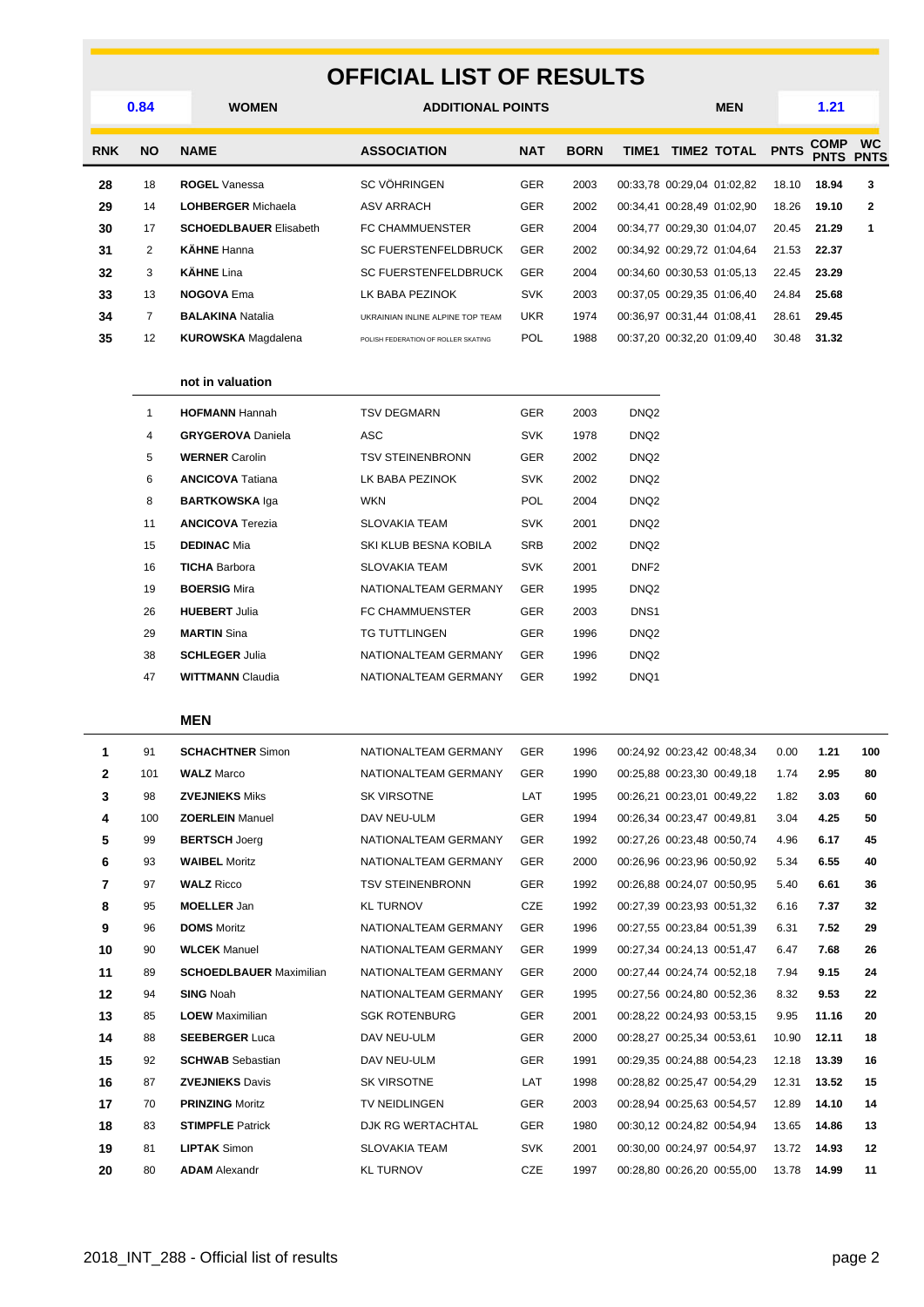#### **OFFICIAL LIST OF RESULTS**

| 0.84<br><b>NO</b><br><b>RNK</b> |    | <b>WOMEN</b>             |                             | <b>ADDITIONAL POINTS</b> |             |                            |  | <b>MEN</b>                 |             | 1.21                       |                          |  |
|---------------------------------|----|--------------------------|-----------------------------|--------------------------|-------------|----------------------------|--|----------------------------|-------------|----------------------------|--------------------------|--|
|                                 |    | <b>NAME</b>              | <b>ASSOCIATION</b>          | <b>NAT</b>               | <b>BORN</b> | TIME1                      |  | <b>TIME2 TOTAL</b>         | <b>PNTS</b> | <b>COMP</b><br><b>PNTS</b> | <b>WC</b><br><b>PNTS</b> |  |
| 21                              | 77 | <b>MRACNA</b> Tomas      | SKI KLUB JUNIOR BRNO        | CZE                      | 1994        |                            |  | 00:29.23 00:26.19 00:55.42 | 14.65       | 15.86                      | 10                       |  |
| 22                              | 76 | <b>GOEKELER Luca</b>     | TV UNTERLENNINGEN           | <b>GER</b>               | 2001        |                            |  | 00:29,22 00:26,25 00:55,47 | 14.75       | 15.96                      | 9                        |  |
| 23                              | 71 | <b>STEHLIK</b> Voitech   | SKI CLUB KRUSNOBORCI        | <b>CZE</b>               | 1998        |                            |  | 00:30.05 00:25.88 00:55.93 | 15.70       | 16.91                      | 8                        |  |
| 24                              | 75 | <b>AMBROS Dusan</b>      | <b>SLOVAKIA TEAM</b>        | <b>SVK</b>               | 1969        |                            |  | 00:29.65 00:26.91 00:56.56 | 17.00       | 18.21                      | 7                        |  |
| 25                              | 82 | <b>RUMP</b> Jannis       | DAV NEU-ULM                 | <b>GER</b>               | 2002        |                            |  | 00:30.64 00:26.60 00:57.24 | 18.41       | 19.62                      | 6                        |  |
| 26                              | 69 | <b>KRYDL</b> Jindrich    | <b>SKI CLUB KRUSNOBORCI</b> | CZE                      | 1960        |                            |  | 00:30.69 00:27.09 00:57.78 | 19.53       | 20.74                      | 5                        |  |
| 27                              | 58 | <b>DURST Lars</b>        | <b>TSV STEINENBRONN</b>     | <b>GER</b>               | 2004        |                            |  | 00:32,13 00:27,17 00:59,30 | 22.67       | 23.88                      | 4                        |  |
| 28                              | 74 | <b>MELZI Marco</b>       | A.S.D. PATTINATORI TORINO   | <b>ITA</b>               | 1969        |                            |  | 00:31,84 00:27,59 00:59,43 | 22.94       | 24.15                      | 3                        |  |
| 29                              | 63 | <b>POLICAR Lukas</b>     | <b>SKI CLUB KRUSNOBORCI</b> | CZE                      | 2001        |                            |  | 00:31,40 00:28,33 00:59,73 | 23.56       | 24.77                      | $\mathbf{2}$             |  |
| 30                              | 53 | <b>WIECKER Christian</b> | <b>TSV STEINENBRONN</b>     | <b>GER</b>               | 1998        |                            |  | 00:32,50 00:27,99 01:00,49 | 25.13       | 26.34                      | 1                        |  |
| 31                              | 65 | <b>SOUKUP Jaromir</b>    | LK JIRKOV                   | <b>CZE</b>               | 1975        |                            |  | 00:32.71 00:28.01 01:00.72 | 25.61       | 26.82                      |                          |  |
| 32                              | 64 | <b>TICHY Andrej</b>      | <b>SLOVAKIA TEAM</b>        | <b>SVK</b>               | 1972        |                            |  | 00:33,22 00:28,72 01:01,94 | 28.13       | 29.34                      |                          |  |
| 33                              | 66 | <b>RAMES Petr</b>        | LK JIRKOV                   | <b>CZE</b>               | 1971        |                            |  | 00:32,78 00:30,17 01:02,95 | 30.22       | 31.43                      |                          |  |
| 34                              | 56 | <b>DUFEK Vladimir</b>    | LK JIRKOV                   | CZE                      | 1974        | 00:34,38 00:28,83 01:03,21 |  |                            | 30.76       | 31.97                      |                          |  |
| 35                              | 52 | <b>BALAKIN</b> Tymofii   | <b>UFRS</b>                 | <b>UKR</b>               | 2004        |                            |  | 00:34,36 00:29,83 01:04,19 | 32.79       | 34.00                      |                          |  |
| 35                              | 60 | <b>REHOR Radek</b>       | <b>SKI CLUB KRUSNOBORCI</b> | <b>CZE</b>               | 2003        |                            |  | 00:33,40 00:30,79 01:04,19 | 32.79       | 34.00                      |                          |  |
| 37                              | 55 | <b>POSPISIL Lukas</b>    | LK JIRKOV                   | <b>CZE</b>               | 2003        |                            |  | 00:32,88 00:32,27 01:05,15 | 34.77       | 35.98                      |                          |  |
|                                 |    |                          |                             |                          |             |                            |  |                            |             |                            |                          |  |

#### **not in valuation**

| 51  | <b>SCHVARC Martin</b>     | <b>I K BABA PEZINOK</b>             | <b>SVK</b> | 2004 | DNQ <sub>2</sub> |
|-----|---------------------------|-------------------------------------|------------|------|------------------|
| 54  | <b>BALAKIN Konstantin</b> | UKRAINIAN INLINE ALPINE TOP TEAM    | <b>UKR</b> | 1974 | DNS <sub>1</sub> |
| 57  | <b>ZALEWSKI Roman</b>     | POLISH FEDERATION OF ROLLER SKATING | <b>POL</b> | 1972 | DNS <sub>1</sub> |
| 59  | <b>NOGA Marek</b>         | <b>I K BABA PEZINOK</b>             | <b>SVK</b> | 1973 | DNQ <sub>2</sub> |
| 61  | <b>NOGA Matus</b>         | LK BABA PEZINOK                     | <b>SVK</b> | 2003 | DNQ <sub>2</sub> |
| 62  | <b>MATOUSEK</b> Jan       | LK JIRKOV                           | CZE        | 1975 | DNQ <sub>2</sub> |
| 67  | <b>PAWLOWSKI Bartosz</b>  | <b>ALPICLUB</b>                     | <b>POL</b> | 2000 | DNQ <sub>2</sub> |
| 68  | <b>PUERTO TOPFER Paul</b> | EQUIPO NACIONAL - ESPANA            | <b>ESP</b> | 2000 | DNQ <sub>2</sub> |
| 72  | <b>ROESSLER Robert</b>    | <b>SKI CLUB KRUSNOBORCI</b>         | <b>CZE</b> | 1997 | DNS <sub>1</sub> |
| 73  | <b>TOPOLSKI Boguslaw</b>  | POLISH FEDERATION OF ROLLER SKATING | <b>POL</b> | 1969 | DNS <sub>1</sub> |
| 78  | <b>SCHREIBER Moritz</b>   | <b>TSV STEINENBRONN</b>             | <b>GER</b> | 2002 | DNQ <sub>2</sub> |
| 79  | <b>PROCHAZKA</b> Tomas    | LK JIRKOV                           | <b>CZE</b> | 1965 | DNQ <sub>2</sub> |
| 84  | <b>STYRYLSKI</b> Michal   | <b>SKIMKA SAY SPORT</b>             | <b>POL</b> | 1999 | DNQ <sub>2</sub> |
| 86  | <b>RABENBAUER Florian</b> | <b>ASV ARRACH</b>                   | <b>GER</b> | 2001 | DNQ1             |
| 102 | <b>ORTEL Sven</b>         | NATIONALTEAM GERMANY                | <b>GER</b> | 1996 | DNQ1             |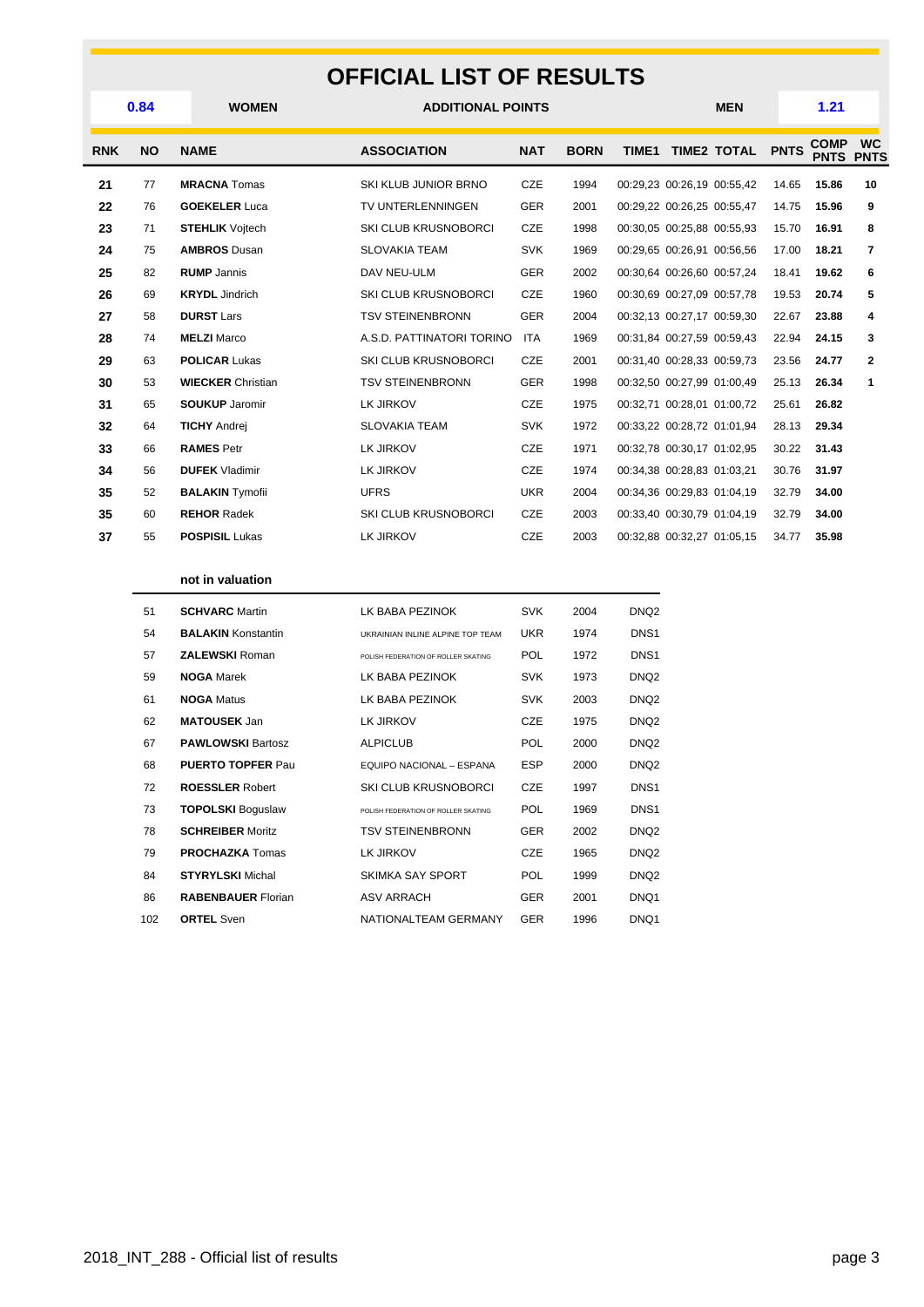## **ASSESS ADDITIONAL POINTS - WOMEN**

|              | 0.84<br><b>WOMEN</b> |                 | <b>ADDITIONAL POINTS</b> |            |             | <b>MEN</b>     |                | 1.21          |  |
|--------------|----------------------|-----------------|--------------------------|------------|-------------|----------------|----------------|---------------|--|
| <b>RNK</b>   | <b>TIME</b>          | <b>CODE</b>     | <b>NAME</b>              | <b>NAT</b> | <b>BORN</b> | <b>RACEPNT</b> | <b>LISTPNT</b> | <b>BEST 5</b> |  |
| 1            | 00:53,19             | <b>GER0347W</b> | <b>SEITZ Marina</b>      | <b>GER</b> | 1995        | 0.00           | 0.97           | 0.97          |  |
| $\mathbf{2}$ | 00:53,62             | <b>GER0096W</b> | WANZKE Ann-Krystina      | <b>GER</b> | 1988        | 0.81           | 0.00           | 0.00          |  |
| 3            | 00:54,23             | GER0005W        | <b>SCHMOHL Manuela</b>   | <b>GER</b> | 1990        | 1.96           | 1.33           | 1.33          |  |
| 4            | 00:54,41             | CZE0002W        | KUDELASKOVA Gabriela     | CZE        | 1991        | 2.29           | 1.88           |               |  |
| 5            | 00:54,64             | GER0181W        | SING Mona                | <b>GER</b> | 1991        | 2.73           | 0.67           | 0.67          |  |
| 6            | 00:55,49             | GER0047W        | <b>GRUBER Magdalena</b>  | <b>GER</b> | 1998        | 4.32           | 1.23           | 1.23          |  |
| 7            | 00:55,53             | GER0239W        | <b>GREIS Celine</b>      | <b>GER</b> | 1999        | 4.40           | 5.30           |               |  |
| 8            | 00:55.63             | SVK0004W        | <b>KESELA Lenka</b>      | <b>SVK</b> | 1998        | 4.59           | 6.44           |               |  |
| 9            | 00:55,65             | CZE0004W        | PROCHAZKOVA Barbora      | CZE        | 1991        | 4.62           | 4.13           |               |  |
| 10           | 00:55,95             | <b>GER0360W</b> | ROGEL Sinah              | <b>GER</b> | 2000        | 5.19           | 5.64           |               |  |
|              |                      |                 |                          |            |             |                |                |               |  |

**4.20**

**Calculation additional points: 4.20 : 5 = 0.84**